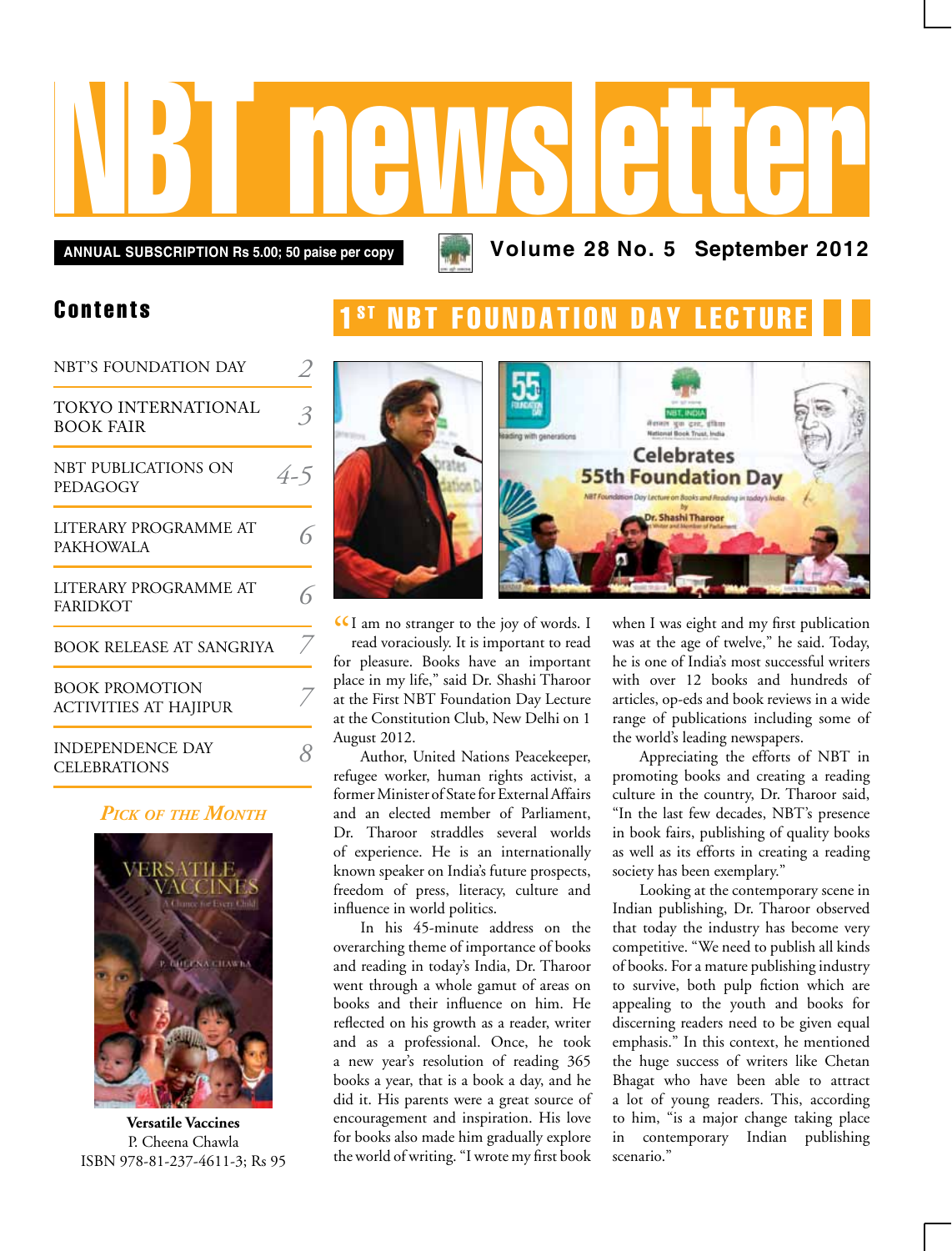

English today is the language of undeniable importance. A large number of writers are wielding the language in their own unique way, creating a new idiom and grammar. But whether you write in English or any other language, for Dr. Tharoor, "language is only a vehicle and not a destination," which is why the work of NBT in the area of translations becomes very important.

For Dr. Tharoor, reading and writing is a passion. "Once I deliver my text to the world, it no longer belongs to me; it

belongs to the readers, which is the reason why writings do impact the society in a major way." As a word of inspiration to the youth, he exhorted them to read and to read widely and voraciously. The more you read, the more your writings attain clarity.

Earlier, Dr. Shashi Tharoor released a booklet on the history of the NBT titled *National Book Trust, India: A Profile*, which captures the 55 years of long journey of NBT in its endeavour to realise the dream of Pt. Jawaharlal Nehru, the first Prime Minister of India, who founded NBT to create a climate of book reading and book





buying among the large number of people in the country.

Presiding over the function, Shri Ashok Thakur, Secretary, Higher Education, Ministry of Human Resource Development, said that organisations need to change according to the times. NBT too has over the period of time brought in changes according to the need of the times. In his brief welcome address, Shri M.A. Sikandar apprised the audience of the achievements of NBT in promoting books and creating a reading society.

# NBT's Foundation Day

The National Book Trust, India<br>celebrated its 55th Foundation Day on 1 August 2012, in the NBT premises at Nehru Bhawan, New Delhi.

Congratulating all the employees of the Trust, Prof. Bipan Chandra, Chairman, NBT said that he was happy that NBT had completed 55 years of successful journey of promoting books and reading culture in the country.

Speaking on the occasion, Shri M. A. Sikandar, Director, NBT while wishing everyone a

happy foundation day, praised all for their hard work and efforts in making NBT an organisation known all over for its endeavour to reach books to all corners of India and promote reading in the country. "The foundation day marks an important event in the NBT's calendar. I would like to take it further with your cooperation and our hard work, so that we are able to meet the objectives and mandate of NBT as was foreseen and proposed by the great stalwarts when the NBT was founded," he added. Shri Sikandar also invited views of all employees for improving the working



culture for the betterment of the Trust.

Held at the large bookshop of the NBT, the programme saw the participation of all the employees of the Trust eager to celebrate the founding of the Trust family.



Founded on 1 August 1957 by the first Prime Minister of India, Pt. Jawahar Lal Nehru, the NBT was established to "...make available books recognized to be good at low cost and create a climate for book reading and book buying among the vast number of people in the country."

On its 55th Foundation Day, the NBT initiated an annual lecture series where an eminent personality from among women and men of letters, scholars, intellectuals and others, who have made significant

contributions to the world of publishing, to reflect largely on an overarching theme of books and reading in today's India, will be invited. The evening saw the first of the lecture series organised at Constitutional Club, New Delhi, where Shri Shashi Tharoor, eminent writer and elected Member of Parliament shared his views on reading and books.

It is hoped that this series of lectures will extend the debate on the importance and promotion of books and reading in today's context to the public domain and bring in critical thinking.

# **2 NBT Newsletter september 2012**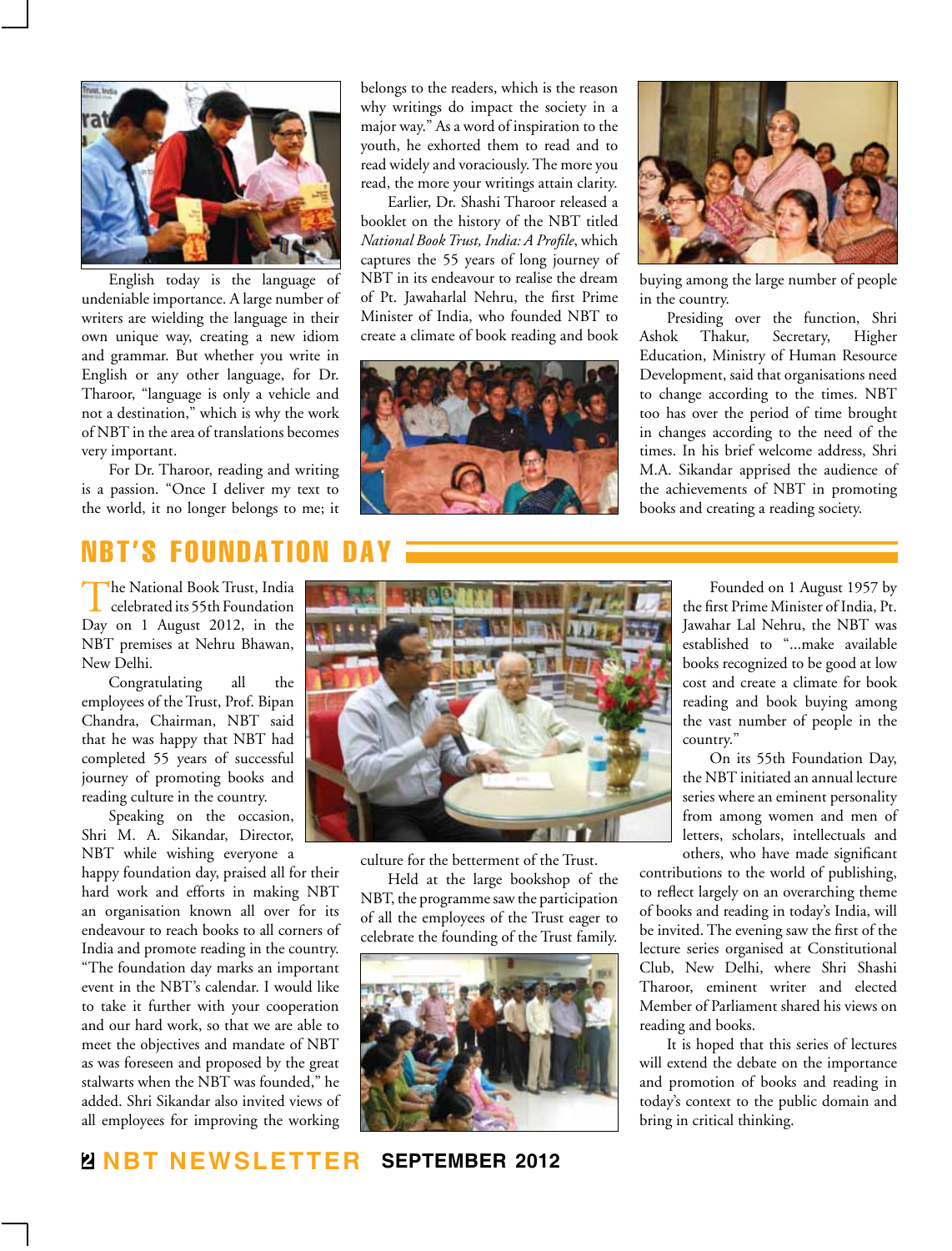# TOKYO INTERNATIONAL BOOK FAIR

anga was the flavour<br>of the season. At season. the just concluded Tokyo International Book Fair (TIBF) 2012, one could see a passionate interest in comics cutting across all age groups and gender, almost inventing a new cultural idiom. The Japanese manga or comics in recent years aided by internet has led to a fascination for animation. Its spread and popularity has led to a worldwide fascination for the genre, and a renewed interest in reading among the young.

But the social fallout has been that for some it creates difficulties in establishing relationships in real life with the opposite sex, giving rise to what is called Moe intense imaginary relationships with the characters in the comics.

It was not all manga. The TIBF showcases one of the world's best known publishing industry in all its strength and vibrancy. The TIBF was held this year alongwith e-Book Expo and is an integral part of the show occupying the same exhibition space with the physical books. A significantly large turnout of visitors marked the fair, as it offers consumers books at a discount (so much so that one could see some stalls resort to hawking). This is something that readers do not usually get since Japan has the policy of fixed book prices in book stores.

In contrast, the large turnout

in e-Book Expo was made up of mostly non-publishers like online distributors, digital service providers and IT companies. The Expo provides a bird's eye view of the possibilities of new and emerging technologies that could largely change the way we now publish and read books.

With over 800 exhibitors including foreign stalls representing India, Saudi Arabia, Malaysia, Taiwan, Iran, Turkey, Italy, South Korea and the USA, the TIBF



is a core venue to negotiate rights, imports and exports as well as traderelated business with leading publishing professionals from Japan and rest of Asia.

Divided into genre based segments like children's books, natural sciences, humanities and social sciences, editorial production section, lifestyle, hobby and how-to books zone, books' accessories zone, publications distribution zone and international printing zone, the TIBF is a structured and ordered fair.

The NBT stall drew a wide spectrum of visitors including academics, students, writers and general readers. There were varied enquiries, majority of them relating to Indian films (film actor Rajinikant is quite popular here), modern literature in translation, children's literature and in a limited way, on more academic



Tokyo University, United Nations University and others came to have a look at the latest research publications on art and religion, Indian economic development, IT and classical heritage.

Also impressive were the stalls of Saudi Arabia, Turkey, Iran, South Korea and Malaysia, both in the number and range of books and the beautiful posters representing various aspects of their country's cultural heritage.

A huge open stall for imported books sold books

at a very high discount and this proved to be a big draw during the fair. Books in English as well as English translations of Japanese works were a draw here. A fine and wide collection of Western classical music CDs and books on music found some discerning buyers too.

Like in all aspects of their life, the Japanese organised the fair with the same meticulous attention to detail and finesse which they devote to all things traditional. The fair organised from 5-8 July 2012 at the Tokyo Big Sight, the international exhibition centre in Tokyo and overlooking the beautiful Ariake Bay, was inaugurated on 5th morning with the typical Japanese ceremony of the dignitaries standing and multiple ribbon cutting. The fair was inaugurated by His Imperial Highness Prince Akishino, the Honorary President of TIBF. The Prince

> was accompanied by his wife, Her Imperial Highness Princess Akishino and other dignitaries both from the various diplomatic heads of the participating foreign countries as well as heads of bodies of over 25 book trade related associations. Among the diplomatic heads at the inaugural function was Shri Sanjay Panda, Charge d'Affairs, Ad Interim of India.

> The Fair was represented by Shri Binny Kurian, English editor from NBT.

# **september 2012 NBT Newsletter 3**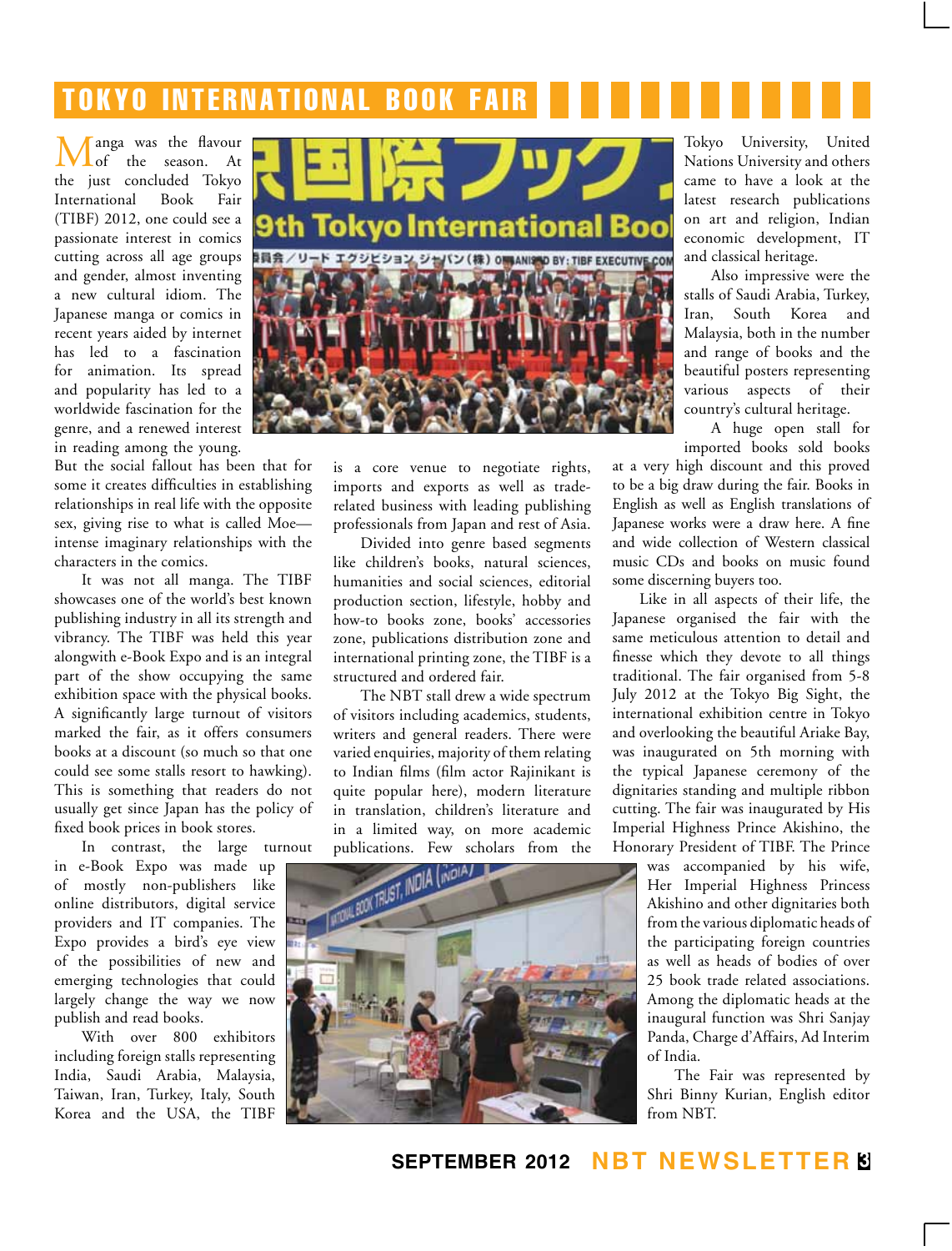# **NBT PUBLICATIONS**

September 5, birthday of Dr. S. Radhakrishnan, educationist, philosopher and also the former President of India, is celebrated as Teachers Day in India. Under its *Creative Learning Series*, NBT brings out books on new educational concepts and tools, specially designed for the needs of teachers and other professionals working in the field of education. Many of these books are also available in Indian languages.

# a handbook of human rights

Arjun Dev (Ed.)

### 81-237-4038-7 / 62 pp / Unpriced

The book provides the texts of international covenants on Human Rights. Besides, it also provides a comparative chart describing correspondence of different articles of Universal Declaration of Human Rights with the provision of the Indian Constitution and law.

### A HANDBOOK OF PUPPETRY Meena Naik

81-237-4206-1 / 53 pp / Rs 45.00 The book introduces the children to the fascinating world of puppetry.

# A MAN CALLED CARVER

Veena Gavankar

978-81-237-5838-1 / 200 pp / Rs 75.00

A fascinating saga of the making of George Washington Carver, a black US scientist born at the fag end of the American slavery era who struggled his way up to become a renowned agronomist and an educationist with a progressive vision.

# ART: The Basis of Education

Devi Prasad

# 978-81-237-2314-3 / 182 pp / Rs 85.00

A pioneering study on the importance of art as a foundation for the education of the individual. The book also takes a detailed look at the various stages of its expression in a child, its importance in shaping the individual's thinking and cognitive faculty, the role of teachers and parents and most importantly its role in an angst-ridden society.

back to the sources: A Study of Gandhi's Basic Education

### Henry Fagg

## 81-237-3969-9 / 84 pp / Rs 45.00

The title indicates a dissatisfaction on the part of its author with much of the material that has so far been written on Gandhi on education. The present writer has attempted to construct a detailed contextual study of the most decisive period in the evolution of Gandhi's beliefs on education.



### creative drama and puppetry in education

Meher R Contractor

81-237-3422-0 / 122 pp / Rs 45.00

The book provides a general guide to help those who want to conduct training courses in puppetry and creative drama or to use these techniques in education, social work, recreation, occupational therapy and audiovisual education for communicating ideas to both children and adults.



# Divasvapna

Gijubhai Badheka

81-237-1237-5 / 104 pp / Rs 30.00 Written by the famous educationist and teacher, this minor pedagogical classic is the story of a teacher who rejects the orthodox culture of education but remains enthusiastic towards children and continues to experiment while consciously neglecting the traditions of teaching through prescribed



**DUISHEN** 

textbooks. First published in Gujarati in 1932, the book propounds a new theory on child's education by emphasising the need for an atmosphere of independence and self-reliance.

# **DUISHEN**

Chingiz Aitmatov

81-237-3848-X / 71 pp / Rs 20.00 The book tells the story of Altyani, a teacher, who, inspired by the great Russian leader Lenin, decides to open a primary school in his native village and holds his forte despite resistance from all.

# education for creative living

Dayle M Bethel (Ed.) 978-81-237-3650-1 / 260 pp / Rs 70.00

The book outlines Japanese educational philosopher of the early 20th century Tsunesaburo Makiguchi's inspiring philosophy and revolutionary proposals for reforms. The basic idea of Makiguchi that students must experience happiness in school and that school must be directly relevant to their lives is

# EXPLORING THE BIOLOGICAL WORLD

pertinent to the present day education system.

Rohini Muthuswami

978-81-237-6165-7 / 60 pp / Rs 135.00 An interesting manuscript that explains biological concepts through various streams of science, for example why the honey comb cell is hexagonal and so on.



# **4 NBT Newsletter september 2012**

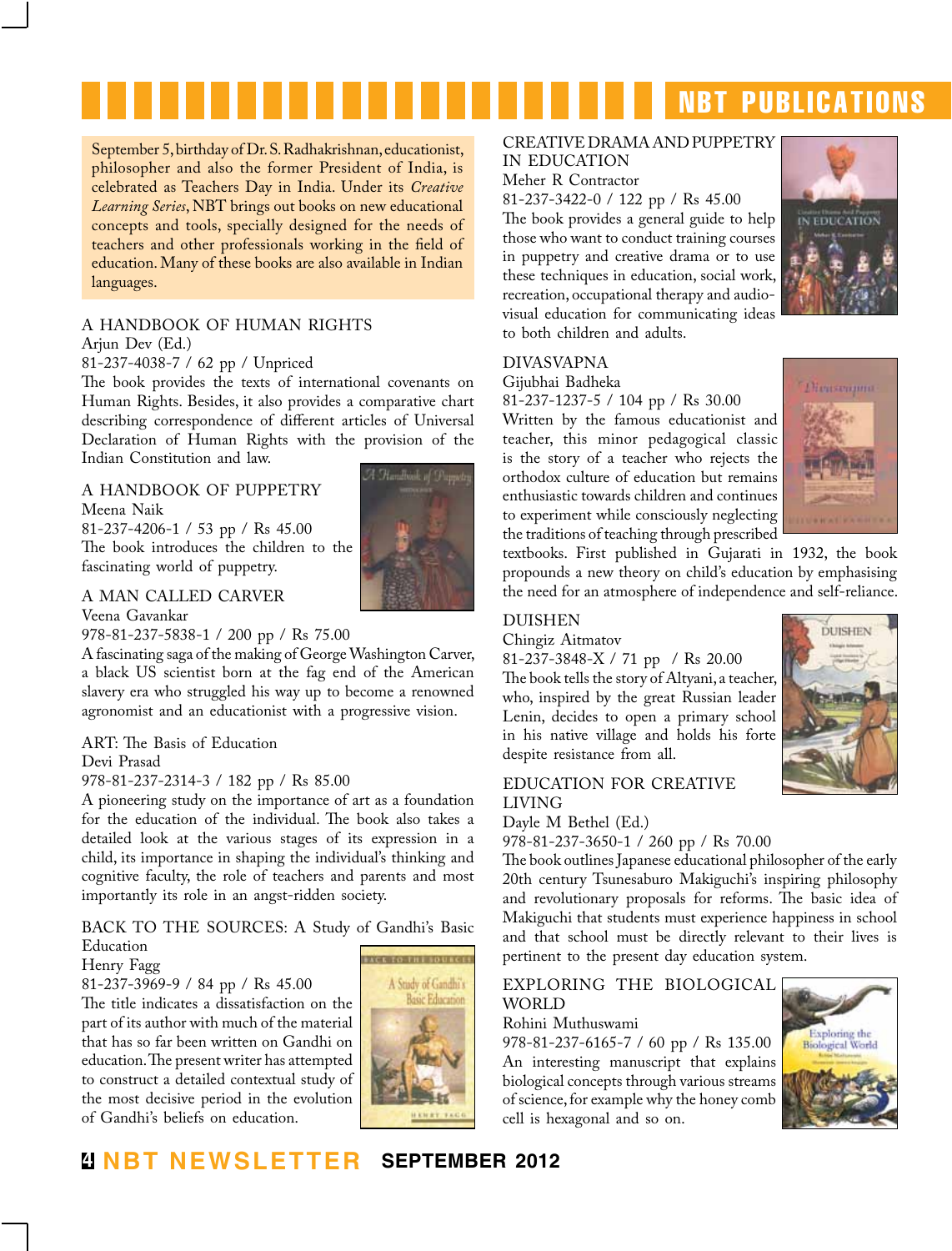

### Learning Science

Indumati Rao & CNR Rao Part 1: 978-81-237-4774-3 / 92 pp / Rs 110.00 Part 2: 978-81-237-4775-0 / 164 pp / Rs 170.00 Part 3: 978-81-237-4776-7 / 180 pp / Rs 185.00 Part 4: 978-81-237-4777-4 / 128 pp / Rs 140.00

This book in 4 parts contains various aspects of science in simple language. Part 1 explores the universe, solar system and the earth. Part 2 is about the world of physics and energy. Part 3 deals with the world of chemistry of molecules and materials, air around us and all about water. Part 4 is the on biology and life. Besides English, the book has already been published in Kannada. The Hindi edition will soon follow.

# LETTERS FROM A FOREST SCHOOL

Chittaranjan Das

81-237-4877-9 / 168 pp / Rs 55.00 A passionate account of an educational experiment carried out in the 1950s in a school established in a forest in Orissa. Written in the form of letters to a newspaper, it records the joys and difficulties accompanying the founding of an ideal in a world rotten with prejudice, mired in bureaucratic apathy and burdened with a



mindset that is suspicious of any kind of change. The experiment continued for four years, but its significance continues to be relevant as it dramatizes the courage to be different and the passion to transform human fate through education.

# LITTLE TOYS

Arvind Gupta

### 81-237-2060-2 / 59 pp / Rs 20.00

A step-by-step, well-illustrated manual which children can use to prepare innovative, low-cost and eco-friendly toys from materials like discarded tetra packs, camera roll cases, soda straws and other junk.

# Low-cost, no cost teaching aids Mary Ann Dasgupta

978-81-237-2054-8 / 82 pp / Rs 70.00 Teaching aids, an essential component of activity based learning, is a lively and interactive educational tool. This book with its clearly illustrated step-by-step instructions serves as a practical guide for making a wide variety of many such useful and inexpensive classroom materials out of articles of everyday use.



play activities for child development Mina Swaminathan & Prema Daniel 81-237-4270-7 / 214 pp / 130.00 The book provides nearly two hundred play activities for young children. It is useful for both the parents and the teachers. Tips on making teaching aids and materials are also given in the book.

### rabindranath tagore:

Philosophy of Education and Painting Devi Prasad

978-81-237-3318-X / 117 pp / Rs 45.00 The book presents Tagore's approach to education and art. His views on education and painting have been supplemented by a comprehensive and critical evaluation of his philosophy.



### romping in numberland P K Srinivasan

81-237-3648-7 / 56 pp / Rs 30.00

The book attempts to show how children can enter the threshold of fascinating world of numbers by using simple skills and imaginative faculties. In this book the children discover varied and interesting properties of numbers in a friendly setting.

# string games

Arvind Gupta

81-237-1721-0 / 64 pp / Rs 40.00 The book provides step-by-step instructions with illustrations for making diverse and interesting string figures. The fun-filled figures created by using strings of all sorts not only augment memory and imagination



of young children but also enrich their eye-hand coordination.

# ten little fingers

Arvind Gupta

978-81-237-3421-7 / 120 pp / Rs 65.00

This book is a collation of innovative toys and science activities. It is all about cleaning up the earth of all the modern junk and recycling them into joyous toys for children. Each activity is illustrated in detail and children can themselves conduct several scientific experiments using waste materials in the household.

### The child's language and THE TEACHER: A Handbook Krishna Kumar

81-237-2863-8 / 73 pp / Rs 30.00

Language plays an important role in the overall development of a child's personality and abilities. While exploring some of the basic functions like talking, reading and writing that any language performs in the lives of children, this little handbook also



suggests various activities and games to hone their cognitive skills.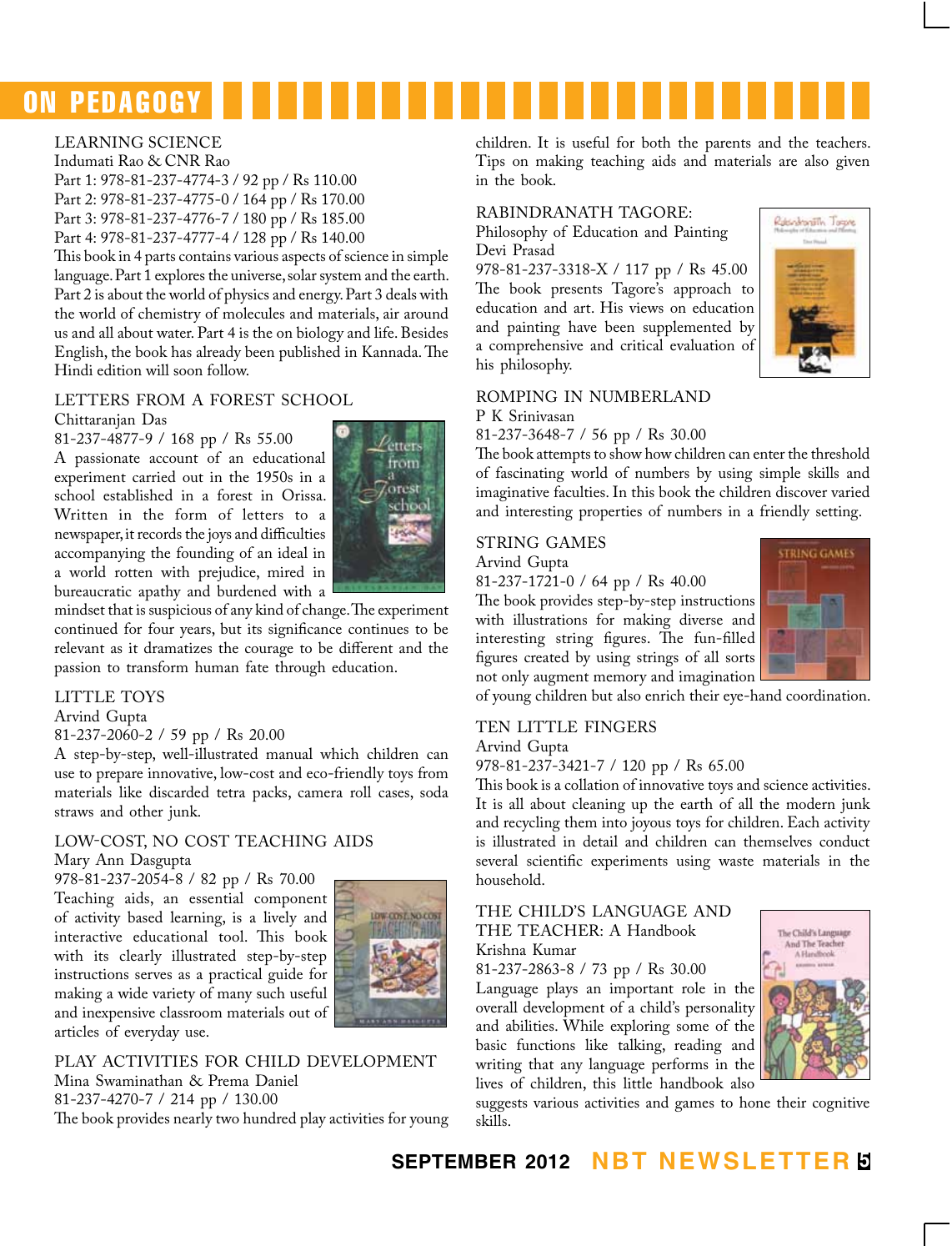# l i t erary programme a t pakhowal

Aliterary programme was organised by the National Book Trust, India in association with the Punjabi Sahitya Sabha Pakhowal and Bhai Kanhaiya Ji Welfare Society Pakhowal on 13 July 2012 at the Pakhowal Library, District Pakhowal, Ludhiana.

The programme was presided over by Prof. Bawa Singh. He commended NBT's efforts in promoting the reading habit in the country. He said that parents, teachers and political movements are responsible for augmenting the reading culture in any country. Prof. Bawa Singh also added that though the reading public is less in Punjab yet the book fairs, book exhibitions, seminars and other book-related activities by NBT make sure that the reading culture continues to develop in the state.



Earlier Dr Baldev Singh Baddan, Chief Editor & Joint Director, NBT informed the audience about the various activities, publishing, and forthcoming book fairs and exhibitions and seminars of the Trust. Shri Simar Santosh, Shri Prem avtar Raina and Master Gurmohan Singh also spoke at the programme.

On the occasion six Punjabi titles published by the NBT were released: *Jainendra Kumar Diyan Tin Bal Kahaniyan*, *Ik Din*, *Sari Duniya Pyari Duniya*, *Ik* 

*Yatra*, *Nanha Babloo Ate Pariyan*, and *Ahankaar di Haar*. Shri Bhagwant Rasoolpuri, Editor, Kahanidhara presented a paper on the books released.

In the seminar on 'Declining Interest in Reading: Problems and Solutions', Shri Harish Modgil and Shri Mahendra Singh Manupuri expressed

their views. This was followed by a Kavi Darbar programme, which was presided over by Sardar Panchchi, eminent Punjabi and Urdu poet. Shri Balbir Parwana was the Special Guest at the function. The poets who rendered their poems in the programme included Bhagwan Dhillon, Harikrishna Mayar, Tejinder Vaaj, Gurcharan Kaur Kochhar, Sarwanjit Savi, Jasveer Jassa, among others.

A book exhibition was also put up by NBT on the occasion.

# literary programme at faridkot

The National Book Trust, India organised a literary programme at Govt. Senior Secondary School (Girls), Faridkot on 15 and 16 July 2012 in collaboration with People's Forum Bargadi.

The function started with the release of six Punjabi titles published by the NBT, namely:

*Rajkumar te Mungian Da Tapu, Golu-Gudup-Gudup Das: Hungary Diyan Lok Kathavan, Clee Tapu di Ghatna, Shaheed Abdul Hameed, Dadi Ate Jaan De Dushman: Do Pakistani Kahaniyan,*  and *Aadmi Ate Parchhavan Te Hor Kahaniyan*. Prof. Brahma Jagdish Singh, well-known Punjabi critic presented a paper on the books released.

Earlier Dr Baldev Singh Baddan, Chief Editor & Joint Director, NBT while informing the audience about the various activities of the Trust said that till now 13 book fairs have been organised by NBT in Punjab and the 14th will be organised at



Bathinda from 29 October to 4 November 2012 at the Regional Centre Bathinda of the Punjabi University, Patiala; where more than hundred Punjabi, Hindi and English language publishers are expected to participate.

Speaking on the occasion, Shri Khushwant Bargadi, Chairman People's Forum Bargadi said that there is a lack of good books in Punjab and not of readers. He felt that good books in Punjabi, but at affordable rates should be made available to the readers, and also new writers should be encouraged.

In the seminar on 'Declining Interest

in Reading: Problems and Solutions', Shri Prof. Jallor Singh Kheeva, Shri Khushwant Bargadi, Shri Gurdeep Singh Dudi, and Shri Paramjit Singh Virk expressed their views. Prof. Kheeva was of the opinion that book culture can be promoted through organised efforts and public cooperation instead of

government tutelage. The seminar was presided over by Shri K.L. Garg, noted humorist.

A Kavi Darbar was also organised, which was presided over by Prof. Loknath. Smt. Bhupinder Kaur Preet and Shri Harmandar Singh Koharwala was Chief Guests at the function. The poets who rendered their poems in the programme included Narayan Singh Mangheda, Hardam Singh Maan, Prof. Sadhu Singh, Kulvinder Virk, Ranvir Rana, among others.

A book exhibition was also put up by NBT on the occasion.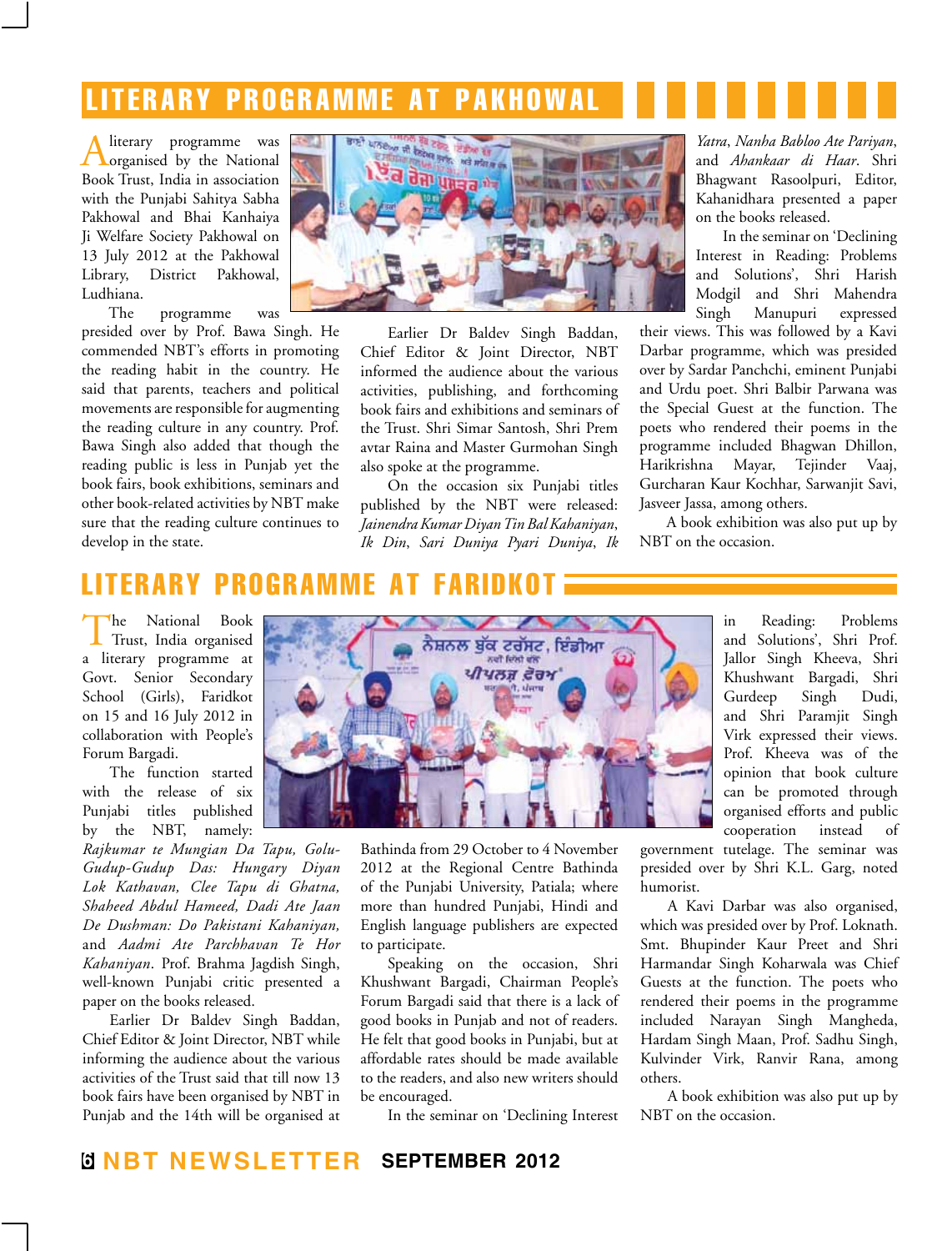# book release at sangriya

The National Book Trust, India organised a book release function and discussion session at the Conference Hall of B.Ed. College, Sangriya, Rajasthan on 8 July 2012. The College is being run by Gramothan Sansthan, an organisation working towards the promotion and propagation of literacy in this remote area for almost a century.

The programme began with the release of three titles in Hindi

for children, published by the NBT, namely: *Matku Bolta Hai*, *Zulu*, and *Chhuti Na Bhai Na*. The uniqueness of this programme was that the books were released by children and the paper on the released books was also discussed by children.

Speaking on the occasion, Shri Bherulal Garg, Editor, *Balvatika,* Bhilwara, said that a literary work is the result of the churning of a thought process in the writer's mind. Shri Suryanath Singh, Literary Editor, *Jansatta* talked about improving the reach of books to children as well as adding the angle of science in the content written for children.

Expressing her views, Dr Vimla



Bhandari, Chairperson Sahitya Salila, Udaipur, requested the children's writers to write on contemporary topics that appeal to today's child. Shri Sukhraj Singh, Treasurer, Gramothan Sansthan was happy to note that so many writers, editors, readers and children were discussing children's literature in the small town of Sangriya.

The second session of the programme comprised a discussion session on 'What do children like to read?'. The discussion was initiated by children who were very clear about what they expect from a book they like to read. A young girl said that children like her prefer stories about children, whereas another said

that she liked inspiring stories by Premchand. Another child was of the opinion that stories narrating incidents of bravery were interesting whereas someone said that she likes stories on fairies. A young boy said that he liked books that had big colourful illustrations. Few more children said that they liked humorous stories and stories on Gandhiji too.

Participating in the discussion, teachers and principals felt that

with the advent in technology, books with CDs were a clear bet. Others believed that children's material should have inspiring, motivating and moral content for better child development.

Shri Omprakash Biyani, senior social worker was of the opinion that the family is a child's first and foremost school so her curiosity must be encouraged and such books should be provided which fuel a child's innate curiosity. While many felt that it should be the prerogative of the writer, others were quick to differ in that the content should be of children's choice.

The programme was coordinated by Shri Pankaj Chaturvedi, Hindi editor, NBT.

# **BOOK PROMOTION**

The NBT's children wing, NCCL, organised a number of programmes at Hajipur, Bihar in collaboration with Srishti Yuva evem Mahila Mandal from 9 to 10 July 2012. The programmes included Orientation on Readers' Club Movement, Reading Sessions, Interactive sessions with children's authors, Storytelling sessions and Creative writing workshop. The aim was to promote reading habit among the youth and children through fun activities.

In the programme on Orientation on Readers' Club Movement, Dr Shriprasad, noted children's author, Prof. Vasistha Narayan Tripathy, Academic Staff College, B.H.U., Varanasi, and Dr Brajnandan Prasad Verma, noted children's writer, interacted with more than a hundred teachers from primary and secondary schools of the area and talked to them about the importance of reading books besides just the textbooks, for the overall development of a child. Shri Dwijendra Kumar, Assistant Editor, NBT informed them how NBT's Readers' Club Movement can promote the cause of books and reading in their schools. The officers and staff of the District Education



Department, including Shri Navnath Mishra, Block Education Officer, Hajipur were also present on the occasion. During the session, Readers' Clubs were established in over 60 schools of the district.

Later, Dr Shriprasad and Dr Brajnandan Prasad Verma read out stories to the children and also recited a few poems. The children also came forward and narrated a number of stories. The children were later given books as prizes. A creative writing workshop was also organized where over a hundred children from various schools of Hajipur participated. Some of the articles developed in the workshop were shortlisted for inclusion in the Readers' Club Bulletin, a bilingual monthly magazine published by the NCCL.

**september 2012 NBT Newsletter 7**